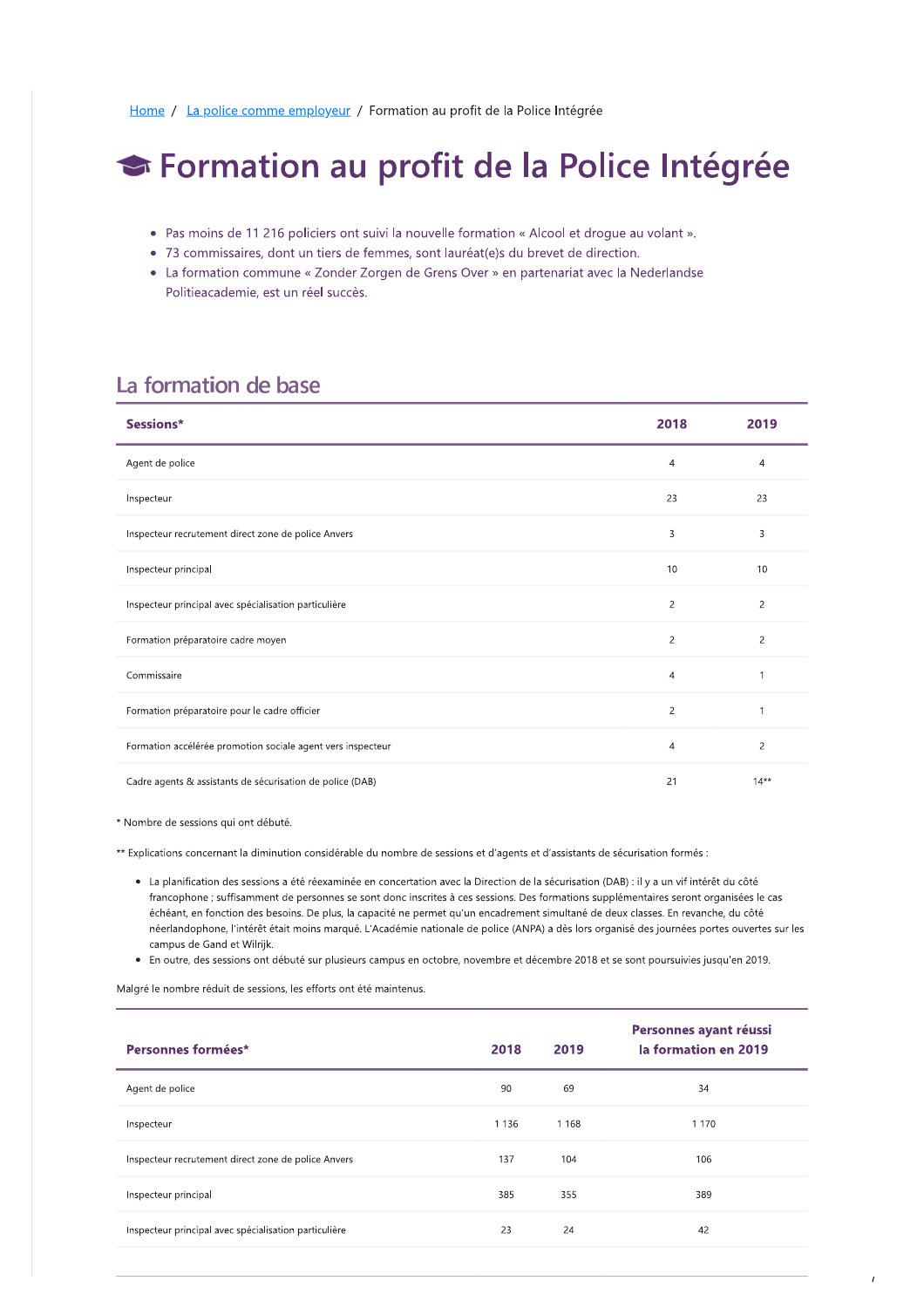This website uses cookies to ensure you get the best experience on our website.

| Formation préparatoire cadre moyen                          | 39  | 47    | 39  |
|-------------------------------------------------------------|-----|-------|-----|
| Commissaire                                                 | 110 | 154   | 110 |
| Formation préparatoire pour le cadre officier               | 33  | 16    | 33  |
| Formation accélérée promotion sociale agent vers inspecteur | 99  | 54    | 63  |
| Cadre agents & assistants de sécurisation de police (DAB)   | 414 | 290** | 320 |

\* Ces chiffres comprennent le nombre de personnes ayant commencé leur formation de base.

\*\* Explications concernant la diminution considérable du nombre de sessions et d'agents et d'assistants de sécurisation formés :

- La planification des sessions a été réexaminée en concertation avec la Direction de la sécurisation (DAB) : il y a un vif intérêt du côté francophone ; suffisamment de personnes se sont donc inscrites à ces sessions. Des formations supplémentaires seront organisées le cas échéant, en fonction des besoins. De plus, la capacité ne permet qu'un encadrement simultané de deux classes. En revanche, du côté néerlandophone, l'intérêt était moins marqué. L'Académie nationale de police (ANPA) a dès lors organisé des journées portes ouvertes sur les campus de Gand et Wilrijk.
- . En outre, des sessions ont débuté sur plusieurs campus en octobre, novembre et décembre 2018 et se sont poursuivies jusqu'en 2019.

Malgré le nombre réduit de sessions, les efforts ont été maintenus.

# Nombre total de personnes formées

| Écoles                                               | 2018*   | 2019*    |
|------------------------------------------------------|---------|----------|
| ANPA (Berg, Bruxelles, Gand, Jumet, Vottem, Wilrijk) | 23 7 78 | 25 923   |
| Académie de police de Namur                          | 3918    | 4 4 0 2  |
| APPH (Jurbise)                                       | 5 8 4 9 | 6896     |
| Campus VESTA (Anvers)                                | 6 6 2 5 | 10 765   |
| École de police de la province de Liège              | 4 2 2 4 | 6 1 6 9  |
| ERIP-GIP (Bruxelles, Brussel)                        | 5 5 3 2 | 6 277    |
| PAULO (Gand)                                         | 6 1 8 2 | 6745     |
| PIVO (Asse)                                          | 4 0 4 0 | 3 2 7 2  |
| PLOT (Limbourg)                                      | 3 2 1 4 | 3897     |
| WPS (Zedelgem)                                       | 4757    | 5 3 4 9  |
| Total                                                | 68 119  | 79 695** |

\* Pour les formations de base, il s'agit du nombre de personnes ayant commencé leur formation en 2019. Pour les autres formations (de promotion, continuées, fonctionnelles, certifiées), il s'agit du nombre de personnes ayant terminé leur formation en 2019.

\*\* Un nouvel outil de gestion de la formation, LUNA, est utilisé depuis 2019. Plusieurs éléments peuvent expliquer l'augmentation de plus de 11 000 personnes :

- · Les 11 216 participants à la nouvelle formation sur la procédure en matière d'alcool et de drogues au volant (pour les formateurs et les utilisateurs finaux) renforcent les statistiques.
- La déconcentration des formations vers les campus s'est poursuivie et permet d'organiser davantage de sessions.

## **Brevet de direction**

Après un parcours de sélection de plusieurs mois, 78 candidats ont entamé leur formation de promotion de commissaire divisionnaire le 21 janvier 2019.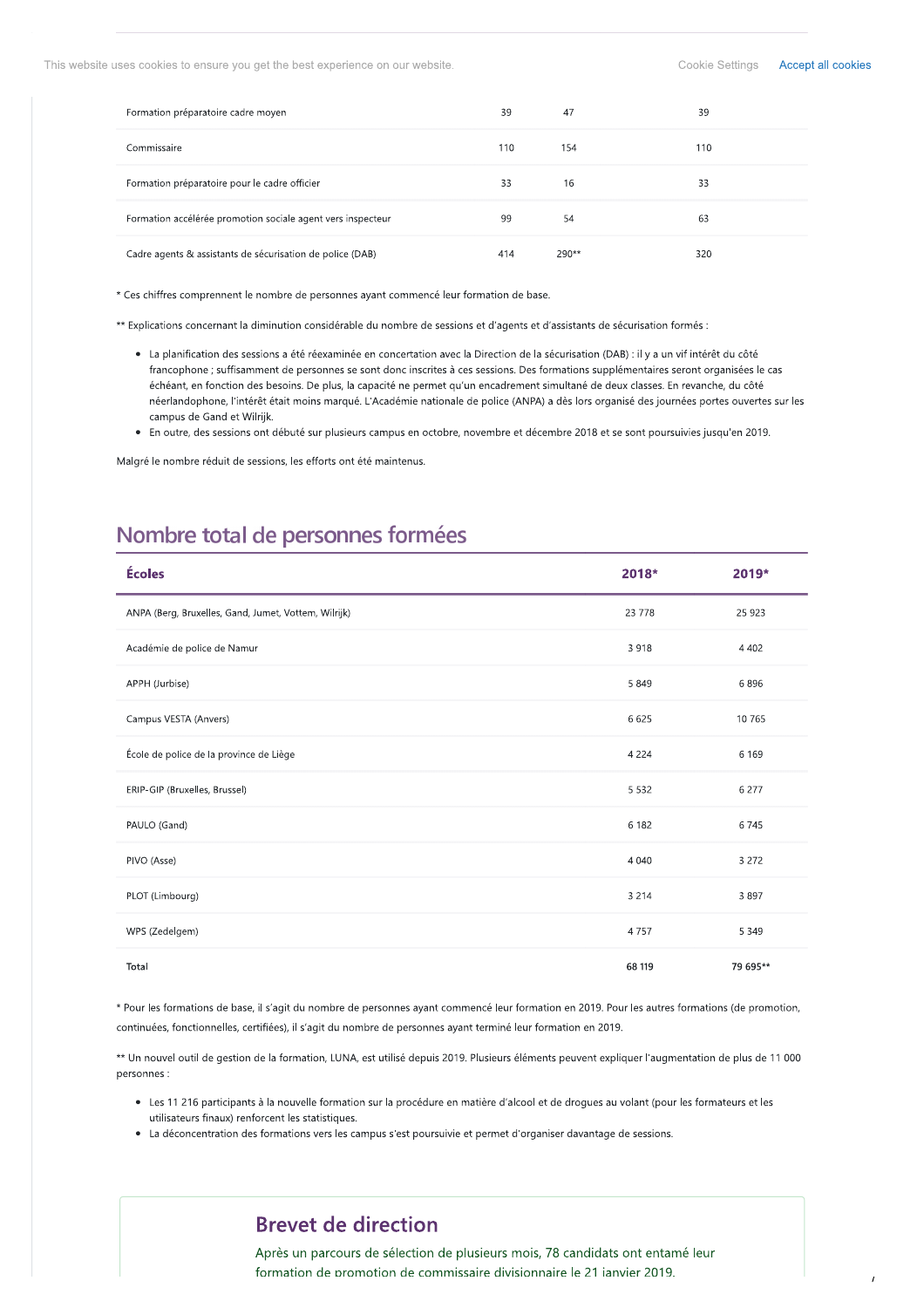#### **Success Story**

prived) er anaryse en groupe une tache complexe, uont iis ont presente les résultats lors des journées d'étude GPI@solutions innovantes les 7 et 9 octobre. Ces journées d'étude ont été organisées conjointement par l'Académie nationale de police (ANPA), le Centre d'études sur la police (CEP), le Centre for Policing & Security (CPS) et le Circle of Police Leadership (CPL).

73 candidats ont réussi l'épreuve écrite intégrée et le passage devant le jury, leur octroyant le grade de commissaire divisionnaire (64 en première session et 9 en deuxième session).

La cérémonie de remise des brevets de direction a eu lieu le 19 décembre.



## Formations en matière de coopération policière internationale

### **Belgique-Pays-Bas**

En partenariat avec la Nederlandse Politieacademie et sous l'égide du Secrétariat Benelux, la troisième phase de la formation commune « Zonder Zorgen de Grens Over » a été organisée dans la région du Limbourg/Pays-Bas. Cette formation a maintenant été proposée à l'ensemble de la région frontalière flamande avec les Pays-Bas. Il reste à présent les phases Liège - Pays-Bas et Luxembourg - Pays-Bas.

Les formateurs certifiés ont à leur tour organisé des formations barémiques (sessions de 8 heures) pour les policiers de première ligne de leur région, en collaboration avec les écoles de police agréées respectives :

- Phase I à Paulo : 1 session supplémentaire avec 8 participants belges.
- Phase II au Campus Vesta : 15 sessions, avec au total 107 participants belges.
- Phase III à PLOT : 16 sessions, avec au total 104 participants belges.

Les formateurs et les participants à la formation sont des policiers belges et aussi néerlandais.

#### **Belgique-France**

En vue de l'organisation d'une formation phasée similaire dans la région frontalière avec la France, un groupe de travail incluant les services de police français a défini les thèmes et les objectifs d'apprentissage qui formeront la base du contenu de la formation.

Echange d'informations et signalements internationaux Formation destinée aux end-users